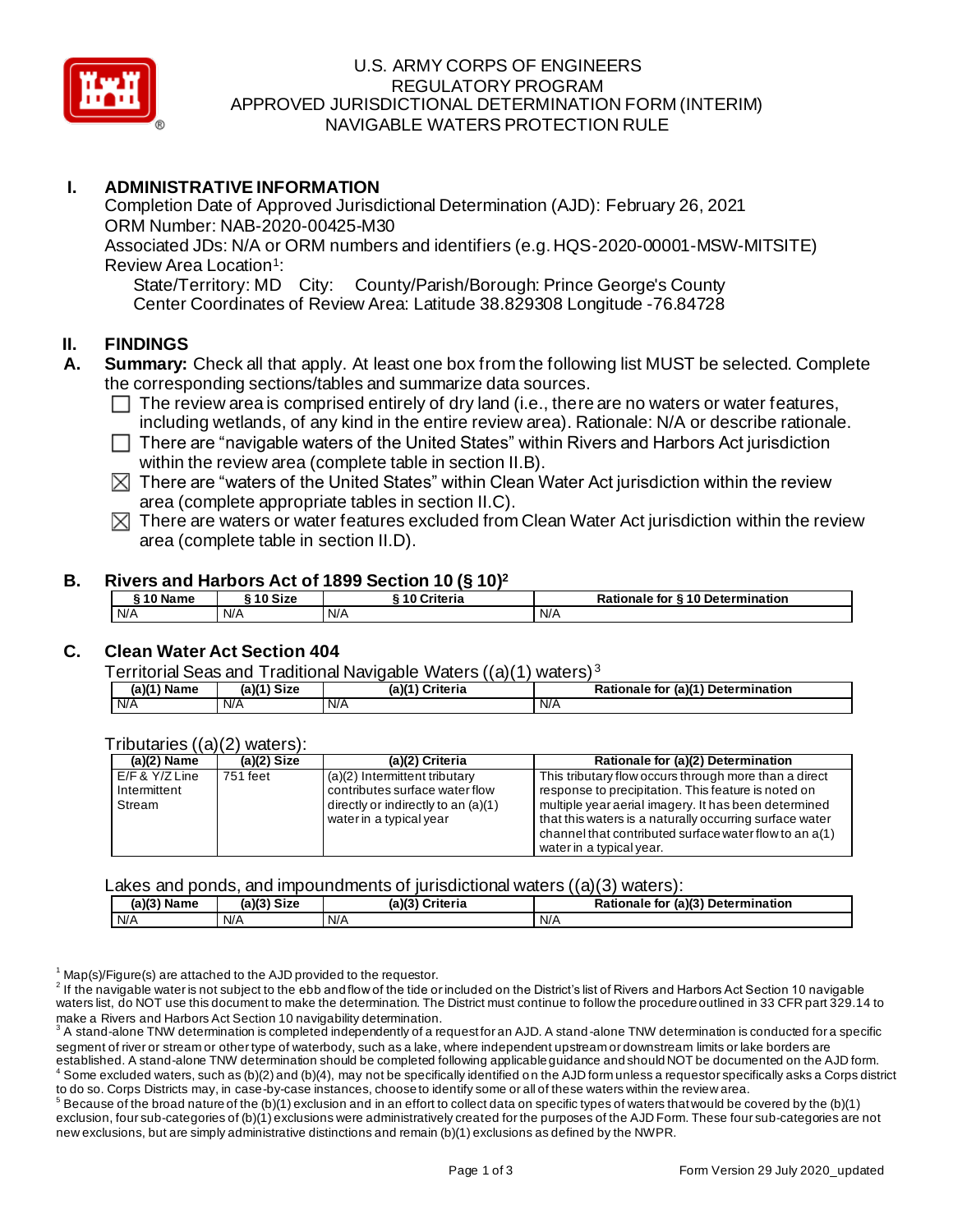

### U.S. ARMY CORPS OF ENGINEERS REGULATORY PROGRAM APPROVED JURISDICTIONAL DETERMINATION FORM (INTERIM) NAVIGABLE WATERS PROTECTION RULE

#### Adjacent wetlands ((a)(4) waters):

| $(a)(4)$ Name   | $(a)(4)$ Size | (a)(4) Criteria                           | Rationale for (a)(4) Determination                        |
|-----------------|---------------|-------------------------------------------|-----------------------------------------------------------|
| $E/F$ Line (E1- | $0.348$ acres | $(a)(4)$ Wetland abuts an $(a)(1)-(a)(3)$ | It has direct hydrological connection to an $(a)(2)$      |
| E12/F1-F30)     |               | water                                     | tributary. Water flows into the (a)(2) water in a typical |
| Wetland         |               |                                           | vear.                                                     |
| Y/Z Line (Y5-   | 0.1987 acres  | $(a)(4)$ Wetland abuts an $(a)(1)-(a)(3)$ | It has direct hydrological connection to an (a)(2)        |
| Y15/Z5-Z16)     |               | water                                     | tributary. Water flows into the (a)(2) water in a typical |
| Wetland         |               |                                           | year.                                                     |

# **D. Excluded Waters or Features**

Excluded waters  $((b)(1) - (b)(12))^4$ :

| <b>Exclusion Name</b>           | <b>Exclusion Size</b> | Exclusion <sup>3</sup>      | <b>Rationale for Exclusion Determination</b>                                                                            |
|---------------------------------|-----------------------|-----------------------------|-------------------------------------------------------------------------------------------------------------------------|
| A Line (A1-A15)<br>Wetland      | $0.013$ acres         | (b)(1) Non-adjacent wetland | A-Line is an isolated wetland that is separated by a<br>manmade structure and has no direct hydrological<br>connection. |
| B Line (B1-B5)<br>Wetland       | $0.0059$ acres        | (b)(1) Non-adjacent wetland | B-Line is an isolated wetland that is separated by a<br>manmade structure and has no direct hydrological<br>connection. |
| C Line (C1-C12)<br>Wetland      | $0.0263$ acres        | (b)(1) Non-adjacent wetland | C-Line is an isolated wetland that is separated by a<br>manmade structure and has no direct hydrological<br>connection. |
| D Line (D1-D5)<br>Wetland       | $0.0112$ acres        | (b)(1) Non-adjacent wetland | D-Line is an isolated wetland that is separated by a<br>manmade structure and has no direct hydrological<br>connection. |
| G Line (G1-G8)<br>Wetland       | $0.0243$ acres        | (b)(1) Non-adjacent wetland | G-Line is an isolated wetland that is separated by a<br>manmade structure and has no direct hydrological<br>connection. |
| H Line (H1-H8)<br>Wetland       | $0.0319$ acres        | (b)(1) Non-adjacent wetland | H-Line is an isolated wetland that is separated by a<br>manmade structure and has no direct hydrological<br>connection. |
| I Line (11-126)<br>Wetland      | 0.2281 acres          | (b)(1) Non-adjacent wetland | I-Line is an isolated wetland that is separated by a<br>manmade structure and has no direct hydrological<br>connection. |
| $J$ Line ( $J1-J6$ )<br>Wetland | $0.0073$ acres        | (b)(1) Non-adjacent wetland | J-Line is an isolated wetland that is separated by a<br>manmade structure and has no direct hydrological<br>connection. |

# **III. SUPPORTING INFORMATION**

- **A. Select/enter all resources** that were used to aid in this determination and attach data/maps to this document and/or references/citations in the administrative record, as appropriate.
	- **\_X\_** Information submitted by, or on behalf of, the applicant/consultant: Wetland Evaluation Report for Carozza Property October 2020 revised December 2020*.*

This information *is* sufficient for purposes of this AJD. Rationale: *N/A* 

**\_\_\_** Data sheets prepared by the Corps: *Title(s) and/or date(s).*

**\_X\_** Photographs: *Aerial Photographs, Google Earth*

 $^5$  Because of the broad nature of the (b)(1) exclusion and in an effort to collect data on specific types of waters that would be covered by the (b)(1) exclusion, four sub-categories of (b)(1) exclusions were administratively created for the purposes of the AJD Form. These four sub-categories are not new exclusions, but are simply administrative distinctions and remain (b)(1) exclusions as defined by the NWPR.

 $1$  Map(s)/Figure(s) are attached to the AJD provided to the requestor.

 $^2$  If the navigable water is not subject to the ebb and flow of the tide or included on the District's list of Rivers and Harbors Act Section 10 navigable waters list, do NOT use this document to make the determination. The District must continue to follow the procedure outlined in 33 CFR part 329.14 to make a Rivers and Harbors Act Section 10 navigability determination.

 $^3$  A stand-alone TNW determination is completed independently of a request for an AJD. A stand-alone TNW determination is conducted for a specific segment of river or stream or other type of waterbody, such as a lake, where independent upstream or downstream limits or lake borders are established. A stand-alone TNW determination should be completed following applicable guidance and should NOT be documented on the AJD form. Some excluded waters, such as (b)(2) and (b)(4), may not be specifically identified on the AJD form unless a requestor specifically asks a Corps district to do so. Corps Districts may, in case-by-case instances, choose to identify some or all of these waters within the review area.